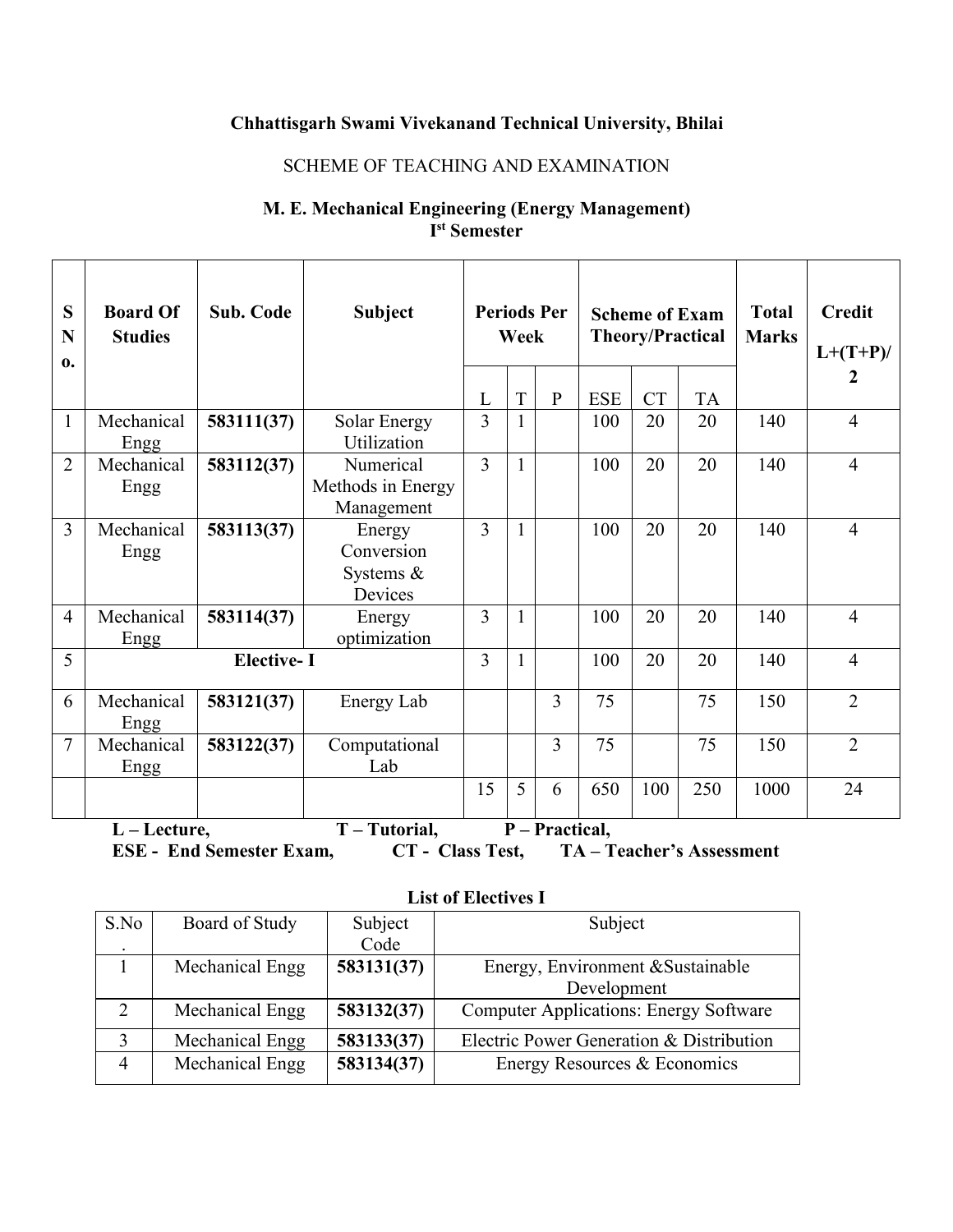## **Chhattisgarh Swami Vivekanand Technical University, Bhilai**

#### SCHEME OF TEACHING AND EXAMINATION

## **M. E. Mechanical Engineering (Energy Management) 2 nd Semester**

| S<br>r         | <b>Board Of</b><br><b>Studies</b> | Sub. Code          | <b>Subject</b>                                            |                          | <b>Periods Per</b><br>Week |              | <b>Scheme of Exam</b><br><b>Theory/Practical</b> |           |           | <b>Total</b><br><b>Marks</b> | <b>Credit</b><br>$L+ (T+P)$<br>)/2 |  |
|----------------|-----------------------------------|--------------------|-----------------------------------------------------------|--------------------------|----------------------------|--------------|--------------------------------------------------|-----------|-----------|------------------------------|------------------------------------|--|
|                |                                   |                    |                                                           | L                        | T                          | $\mathbf{P}$ | <b>ESE</b>                                       | <b>CT</b> | <b>TA</b> |                              |                                    |  |
|                | Mechanical<br>Engg                | 583211(37)         | Energy Audit $&$<br>Management                            | $\overline{3}$           |                            |              | 100                                              | 20        | 20        | 140                          | $\overline{4}$                     |  |
| $\overline{2}$ | Mechanical<br>Engg                | 583212(37)         | Renewable<br><b>Energy Sources</b><br>and<br>Technologies | $\overline{\mathcal{E}}$ |                            |              | 100                                              | 20        | 20        | 140                          | $\overline{4}$                     |  |
| 3              | Mechanical<br>Engg                | 583213(37)         | Modeling of<br><b>Energy Systems</b>                      | 3                        |                            |              | 100                                              | 20        | 20        | 140                          | $\overline{4}$                     |  |
| $\overline{4}$ | Mechanical<br>Engg                | 583214(37)         | Modern<br>Measurement<br>Techniques                       | 3                        |                            |              | 100                                              | 20        | 20        | 140                          | $\overline{4}$                     |  |
| 5              |                                   | <b>Elective II</b> |                                                           | 3                        |                            |              | 100                                              | 20        | 20        | 140                          | $\overline{4}$                     |  |
| 6              | Mechanical<br>Engg                | 583221(37)         | Measurement<br>Lab                                        |                          |                            | 3            | 75                                               |           | 75        | 150                          | $\overline{2}$                     |  |
| 7              | Mechanical<br>Engg                | 583222(37)         | Renewable<br>Energy Lab                                   |                          |                            | 3            | 75                                               |           | 75        | 150                          | $\overline{2}$                     |  |
|                |                                   |                    |                                                           | 15                       | 5                          | 6            | 650                                              | 100       | 250       | 1000                         | 24                                 |  |

**L – Lecture, T – Tutorial, P – Practical, ESE - End Semester Exam** CT **- Class** Test

#### **List of Electives II**

| S.No.          | Board of Study  | Subject Code | Subject                                |  |  |  |  |  |
|----------------|-----------------|--------------|----------------------------------------|--|--|--|--|--|
|                |                 |              |                                        |  |  |  |  |  |
|                | Mechanical Engg | 583231(37)   | Energy Policy & Legislation            |  |  |  |  |  |
|                | Mechanical Engg | 583232(37)   | Air & Water pollution control          |  |  |  |  |  |
|                | Mechanical Engg | 583233(37)   | Power System Planning & Reliability    |  |  |  |  |  |
| $\overline{4}$ | Mechanical Engg | 583234(37)   | <b>Environmental Impact Assessment</b> |  |  |  |  |  |
|                |                 |              |                                        |  |  |  |  |  |